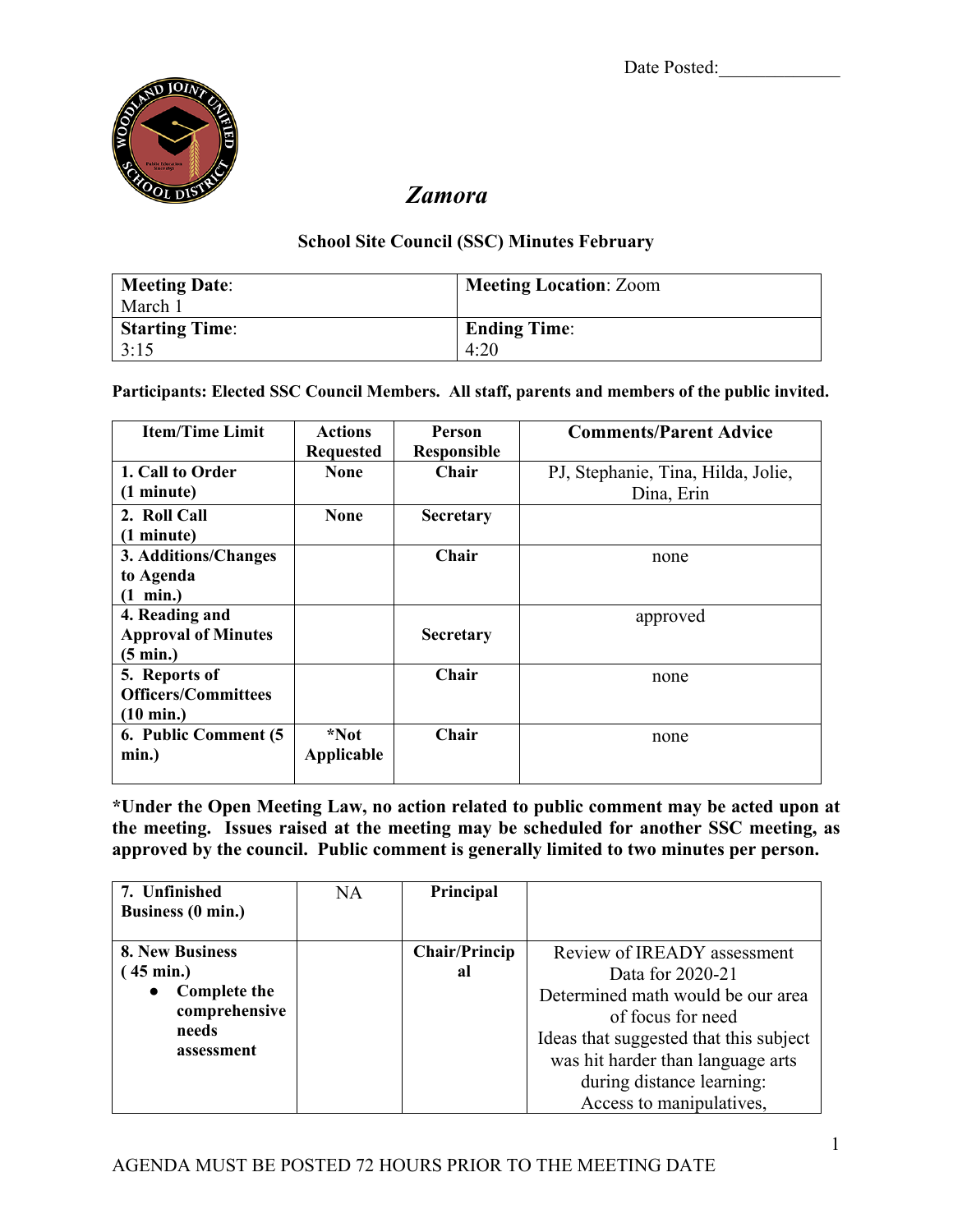| <b>Prepared By:</b><br>(signature)<br>(type name) |       |                                                                           |
|---------------------------------------------------|-------|---------------------------------------------------------------------------|
| (1 min.)                                          |       |                                                                           |
| 9. Adjournment                                    | Chair | 4:20 - Adjournment                                                        |
|                                                   |       |                                                                           |
|                                                   |       | manipulatives, time                                                       |
|                                                   |       | instruction, professional<br>development opportunities,                   |
|                                                   |       | clubs, tutoring, small group                                              |
|                                                   |       | For next year – foundational skills,                                      |
|                                                   |       | Monday Message                                                            |
|                                                   |       | Incorporate math awareness<br>activities/talks in things like the         |
|                                                   |       | just in language arts                                                     |
|                                                   |       | Tutoring opportunities in math not                                        |
|                                                   |       | what would best help them                                                 |
|                                                   |       | Survey the students to determine                                          |
|                                                   |       | Provide more math supplies for<br>home                                    |
|                                                   |       | part of the work                                                          |
|                                                   |       | math activity/problem – make that                                         |
|                                                   |       | students engage the parents in a                                          |
|                                                   |       | In person<br>Include parents in the process – have                        |
|                                                   |       | Suggestions for Change:                                                   |
|                                                   |       |                                                                           |
|                                                   |       |                                                                           |
|                                                   |       | is difficult when they are not in front<br>of the teacher                 |
|                                                   |       | accountability for work completion                                        |
|                                                   |       | cameras are off for some kids                                             |
|                                                   |       | by step each student is doing                                             |
|                                                   |       | teachers can not always see the step                                      |
|                                                   |       | conversation and questions is more<br>difficult on line vs. the classroom |
|                                                   |       | the back and forth ease of                                                |
|                                                   |       | available                                                                 |
|                                                   |       | tutoring for math was not readily                                         |
|                                                   |       | impact vs. effort                                                         |
|                                                   |       | engagement of students                                                    |
|                                                   |       | was not taught (didn't spiral)                                            |
|                                                   |       | last couple of months of 2019-20                                          |
|                                                   |       | Date Posted:                                                              |

**Date: \_\_\_\_\_\_\_\_\_\_\_\_\_\_\_\_\_**

**Attach sign-in sheet**